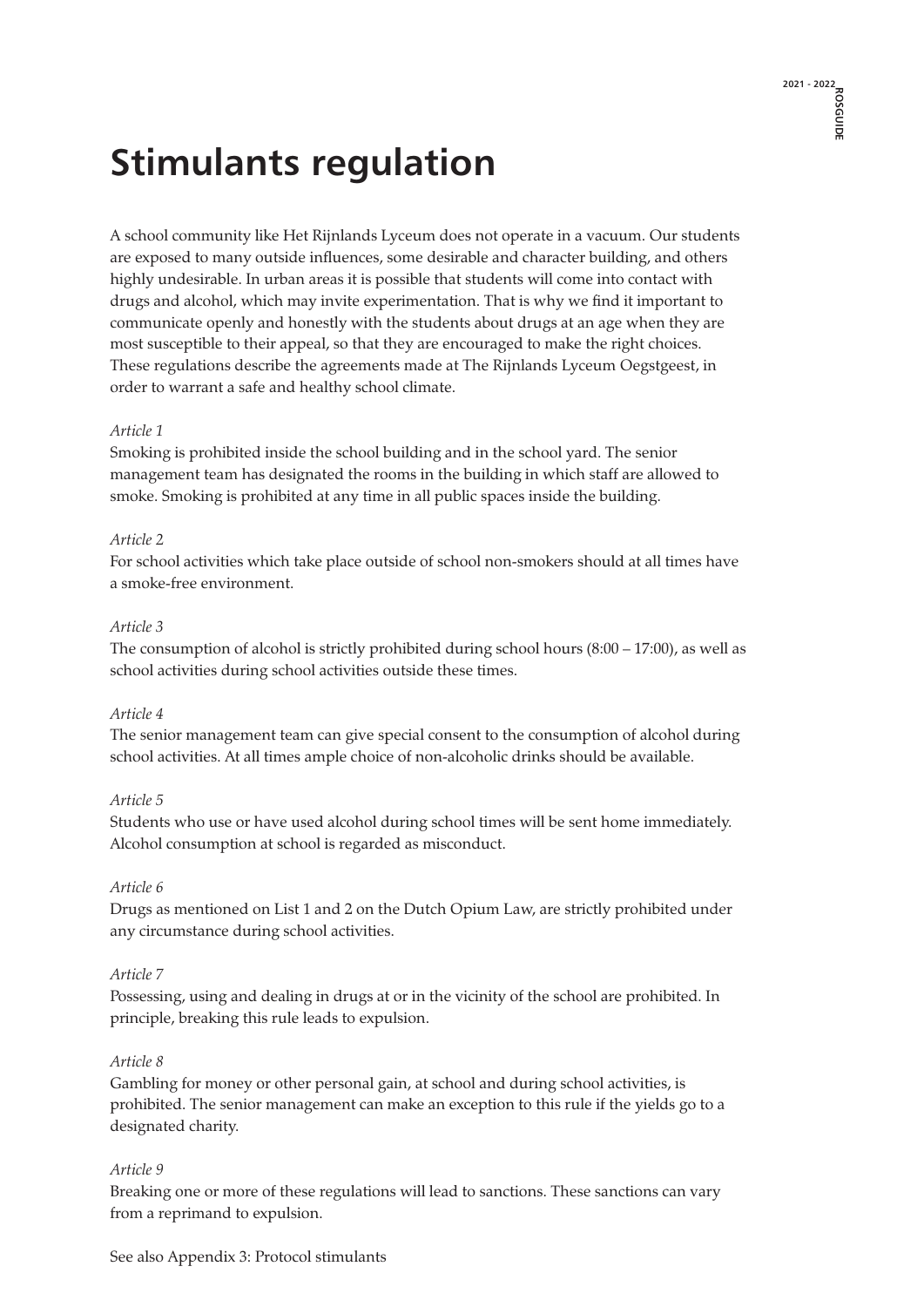## **Safety regulations**

#### *Definitions*

Article 1

- 1. Punishable offences are all acts or behaviour which, on the grounds of any Dutch legal description, are punishable crimes or misdemeanours. (Theft, destruction, graffiti, pollution, intimidation, and similar acts of this kind).
- 2. Weapons are objects which are indicated in the Dutch weapon legislation, the Weapons and Munitions Law.
- 3. Drugs are substances/remedies which are indicated in the Dutch drug legislation, the Opium Law.

#### *Prohibitory clauses*

Article 2

- 1. The commission of punishable offences is forbidden at this school.
- 2. The possession of weapons is forbidden at this school.
- 3. Drugs are forbidden at this school.
- 4. Fireworks are forbidden at this school.
- 5. Alcohol is forbidden at this school, unless the management decides otherwise.
- 6. Teasing and/or bullying of people is forbidden at this school.
- 7. Smoking, except in designated areas, is forbidden at this school.

#### *Control*

Article 3

The school is authorised in compliance with the prohibitory clauses to carry out searches; a. of objects brought in by students for forbidden objects/substances;

b. of lockers used by students for the presence of forbidden objects/substances;

The searches will be carried out by at least two persons selected by the management team, and in the presence of the students involved.

#### *Found forbidden objects/substances*

Article 4

- 1. The school turns all found illegal weapons, drugs and illegal fireworks over to the police.
- 2. The school can decide to turn over alcohol, illegal fireworks and weapons that are identified as punishable on the grounds of Article 2 Subsection 1 Category 4 under 7 of the Weapons and Munitions Law\*, to the parents of the students involved.
- \* These are objects which, considering the circumstances under which they are found and because they can be used to threaten or bring damage to a person, are seen as weapons. Examples are pocket knives and screwdrivers.

#### *Measures*

Article 5

- 1. The school reports any punishable offences to the Police.
- 2. The school confiscates weapons and reports them to the Police.
- 3. The possession of weapons that are punishable on the grounds of Article 2 Subsection 1 Category 4 under 7 of the Weapons and Munitions Law can be reported to the Police, if punishable crimes have been committed using those weapons.